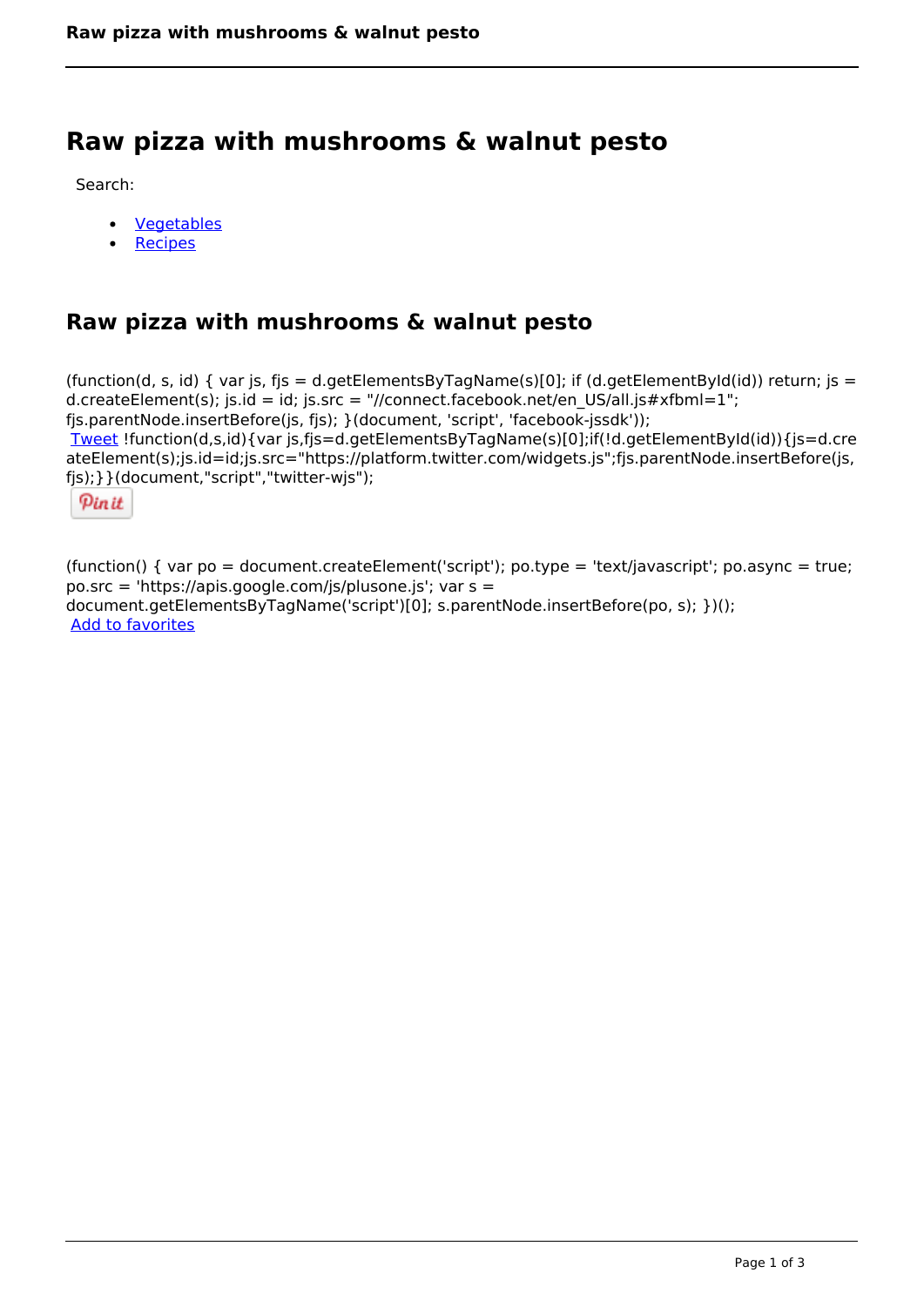# **Raw pizza with mushrooms & walnut pesto**



Rate this recipe

1 person is cooking this [Count me in](https://www.naturalhealthmag.com.au/flag/flag/favorites/738?destination=printpdf%2F738&token=6a0910889092f311e1a4f4bfa2f00b26)

Dorota Trupp shares some of her favourite raw food recipes.

# **INGREDIENTS**

#### Buckwheat Crust

- 1 cup buckwheat, sprouted
- $\cdot$   $\frac{1}{4}$  cup olive oil
- ½ cup walnuts, soaked overnight and drained
- 3 carrots, roughly grated
- 1 tsp dried oregano

# Method

To sprout buckwheat, soak one cup of buckwheat in water overnight.

Drain (the water will be slimy, so drain and rinse several times), place onto tray and cover with a wet towel. Ensure the towel is wet all the time and place onto a warm spot until tails are one centimetre long. This will take one to two days.

Place the sprouted buckwheat, carrots, oregano, walnuts and olive oil in the food processor and pulse until a mash is achieved.

With a cake ring, form into six four-inch squares on a sheet of baking paper and dehydrate at 55°C in a dehydrater, or oven, until the tops are dry. Remove from the sheet and continue to dehydrate until mostly dry but not too brittle.